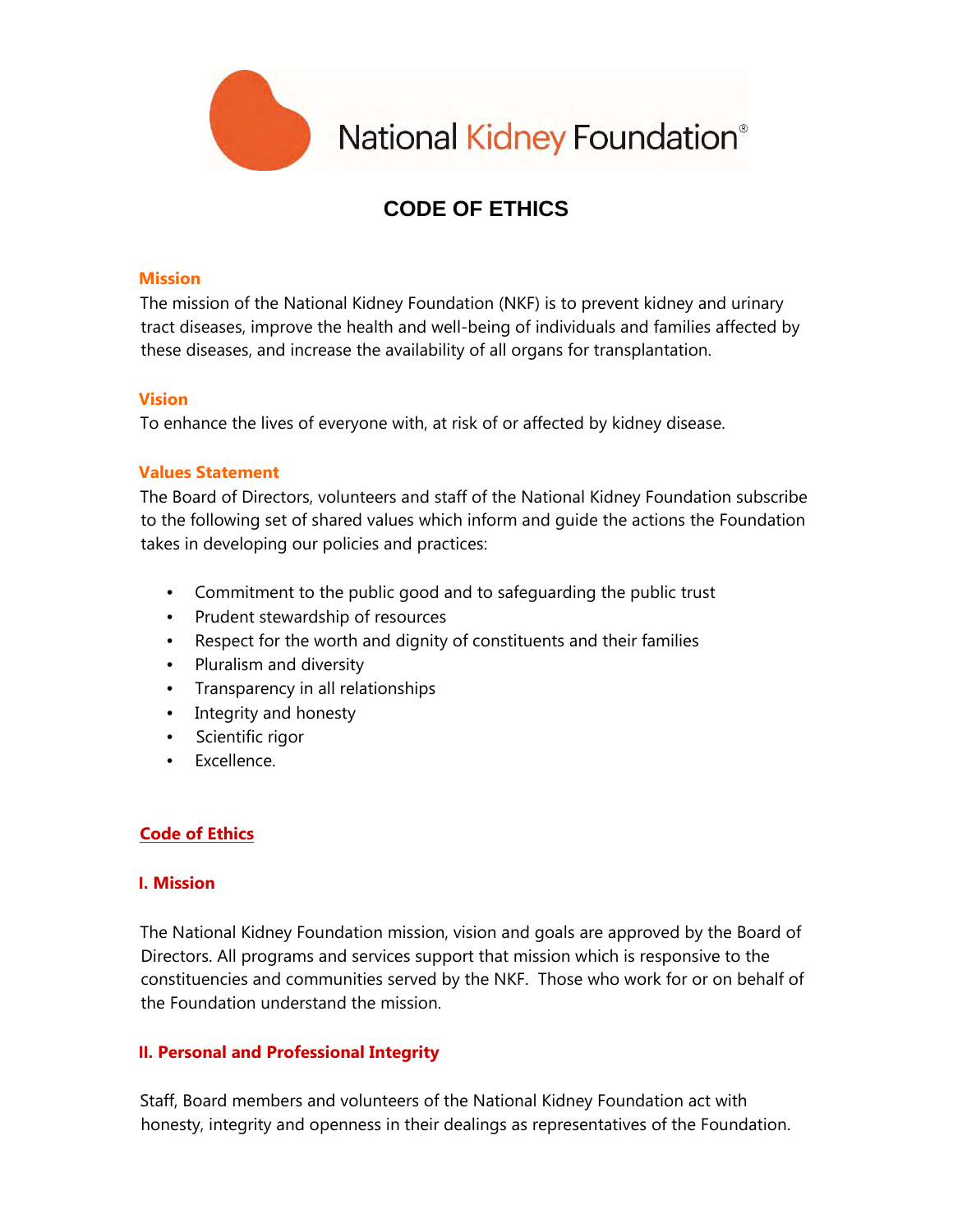They do so in ways which bring benefit to our constituents and provide the opportunity for personal fulfillment. The Foundation promotes a working environment that values respect, diversity, integrity and quality.

# **III. Governance**

The Board of Directors is the Foundation's governing body and is responsible for setting the mission, vision and strategic direction of the organization, and for oversight of the finances, operations and policies of the Foundation.

The Board of Directors is responsible for ensuring that:

- Board members have the requisite skills and experience to carry out their duties and that they understand and fulfill their governance duties, acting for the benefit of the Foundation and our mission
- A conflict of interest policy is enforced, and that annual disclosure statements are used to make certain that any conflict of interest or the appearance thereof is avoided or appropriately managed through disclosure, recusal or other means
- A Chief Executive Officer (CEO) is employed, receives regular performance reviews and compensation that is reasonable and appropriate
- The CEO and appropriate staff provide the Board with timely and comprehensive information so that the Board can effectively carry out its duties
- The Foundation conducts all transactions and dealings with integrity and honesty
- The NKF promotes working relationships among Board members, staff, volunteers and constituents that are based on mutual respect and openness
- The organization follows fair and inclusive personnel policies, as well as fair and inclusive practices for all Board and volunteer positions
- Policies of the Foundation are clearly articulated, written, officially adopted and appropriately disseminated
- The resources of the NKF are responsibly and prudently managed and the Foundation has the capacity to effectively carry out programs
- The Board is actively involved in monitoring the NKF's activities to ensure that systems and controls are effective, and that the Foundation responds promptly and appropriately to any deficiencies that may be discovered.

# **IV. Legal Compliance**

The National Kidney Foundation has a designated Compliance Officer to ensure that the organization is knowledgeable of and committed to complying with applicable laws, regulations and ethical practices, and to taking prompt remedial action if the conduct of individuals within the Foundation deviates from such laws, regulations and ethical practices.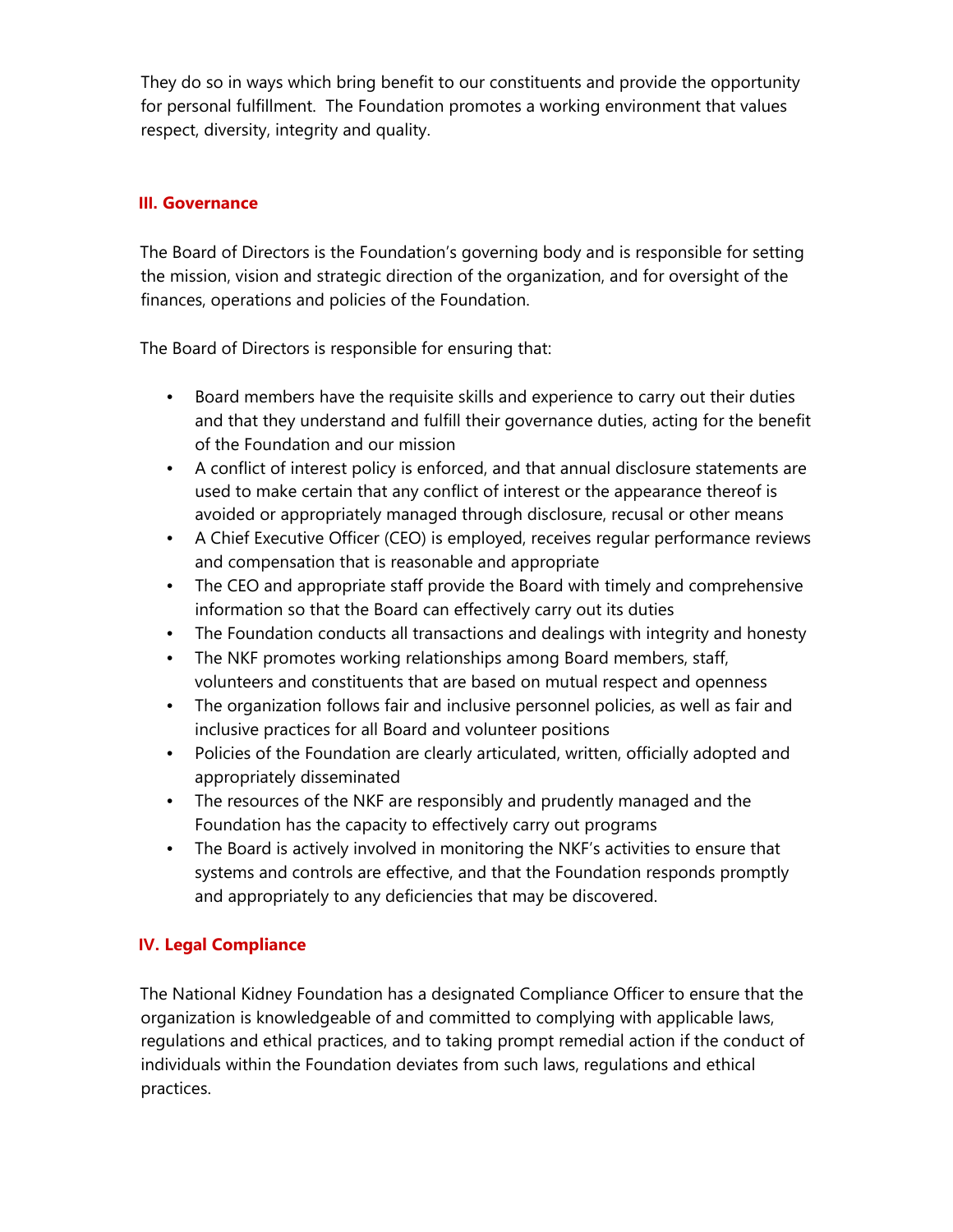### **V. Responsible Stewardship**

The National Kidney Foundation manages funds responsibly and prudently by:

- Spending at least 75 percent of annual revenue on program services in pursuit of our mission
- Expending an adequate amount on administrative expenses to ensure effective accounting systems, internal controls, competent staff and other expenditures critical to professional management
- Compensating staff appropriately
- Maintaining an appropriate reserve fund but not accumulating excessive operating funds
- Ensuring that all spending practices and policies are reasonable and appropriate to the mission, and that financial reports are accurate and complete in all material respects.

### **VI. Openness and Disclosure**

The National Kidney Foundation provides comprehensive and timely information to the public, the media and stakeholders, and is responsive in a timely manner to reasonable requests for information. Information about the NKF disseminated by the NKF fully and honestly reflects the policies and practices of the organization. Basic information about the Foundation such as the IRS Form 990 and audited financial statements are posted on the web site at www.kidney.org and are available to the public. Financial, organizational and program reports are complete and accurate in all material respects.

### **VII. Program Evaluation**

The National Kidney Foundation regularly reviews program effectiveness and employs mechanisms to incorporate the results of evaluative data into future programs. The NKF is committed to improving program and organizational effectiveness and is responsive to changes in the kidney community and the changing needs of our constituencies.

### **VIII. Inclusiveness and Diversity**

The National Kidney Foundation maintains a policy of inclusiveness; our staff, Board and volunteers reflect diversity. The Foundation takes meaningful steps to promote inclusiveness in employment practices, in volunteer development and in services to constituents.

# **IX. Fund Raising**

In seeking corporate support, the National Kidney Foundation has adopted, published and follows *Guiding Principles for Corporate Relationships* which are consistent with